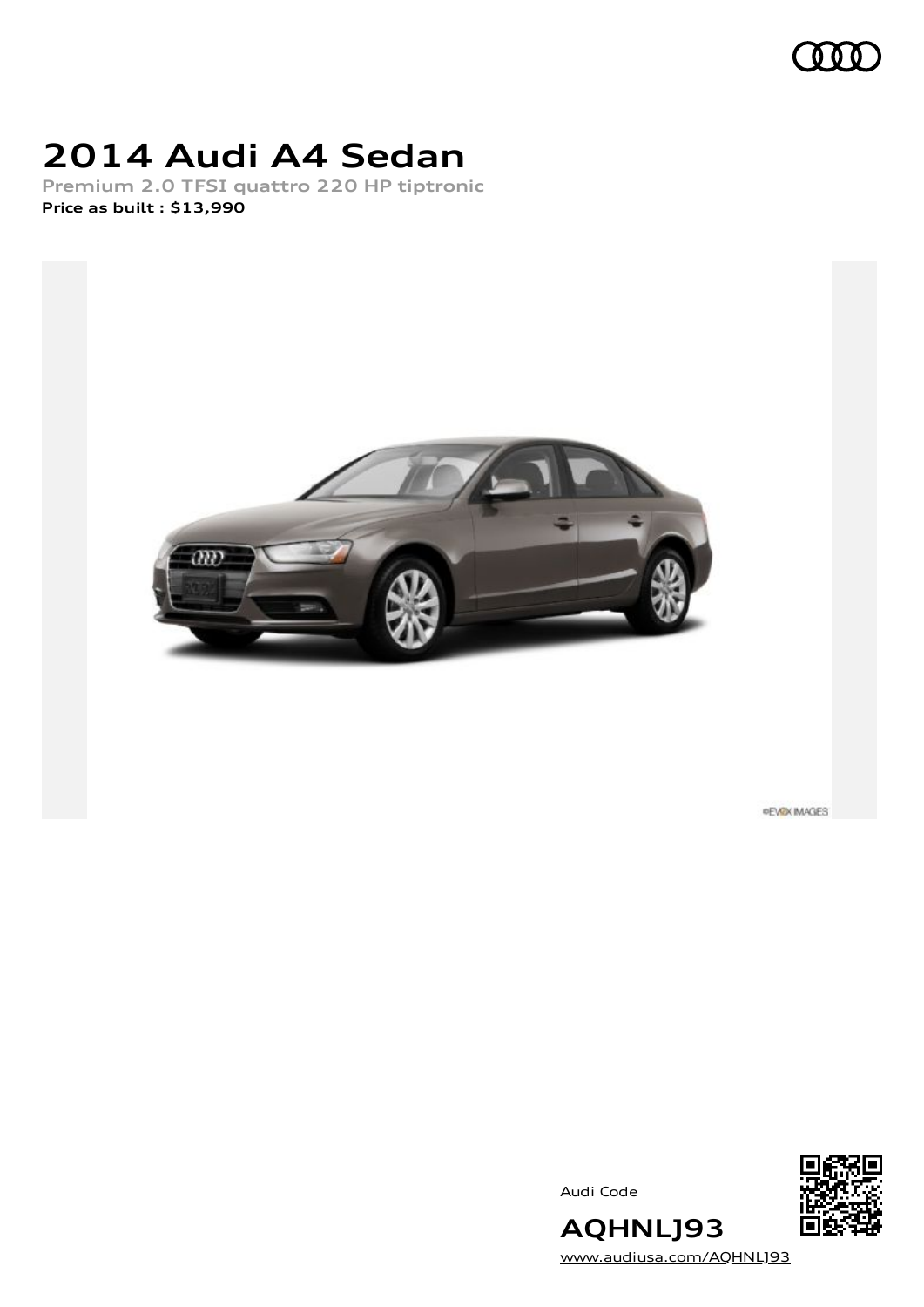**PEVOX IMAGES** 

## **Summary**

**Audi 2014 Audi A4 Sedan** Premium 2.0 TFSI quattro 220 HP tiptronic

**Price as buil[t](#page-10-0)** \$13,990

### **Exterior colour**

Dakota Gray metallic



### **Interior colour**

### **Technical Specifications**

| Engine type                  | Four-cylinder                                 |
|------------------------------|-----------------------------------------------|
| stroke                       | Displacement/Bore and 1,984/82.5 x 92.8 cc/mm |
| Max. output                  | $({1})/{2}$ HP                                |
| Torque                       | /{1} lb-ft@rpm                                |
| Top track speed              | 130 mph mph                                   |
| Acceleration (0 - 60<br>mph) | 6.2 seconds seconds                           |

#### **Further Information**

| Warranty        |               |  |  |
|-----------------|---------------|--|--|
|                 | No            |  |  |
| Mileage         | 101,165 miles |  |  |
| Type of vehicle | Used car      |  |  |
|                 |               |  |  |

**Audi Code** AQHNLJ93

**Your configuration on www.audiusa.com** [www.audiusa.com/AQHNLJ93](https://www.audiusa.com/AQHNLJ93)

**Commission number** 35cbeb6f0a0e09af053e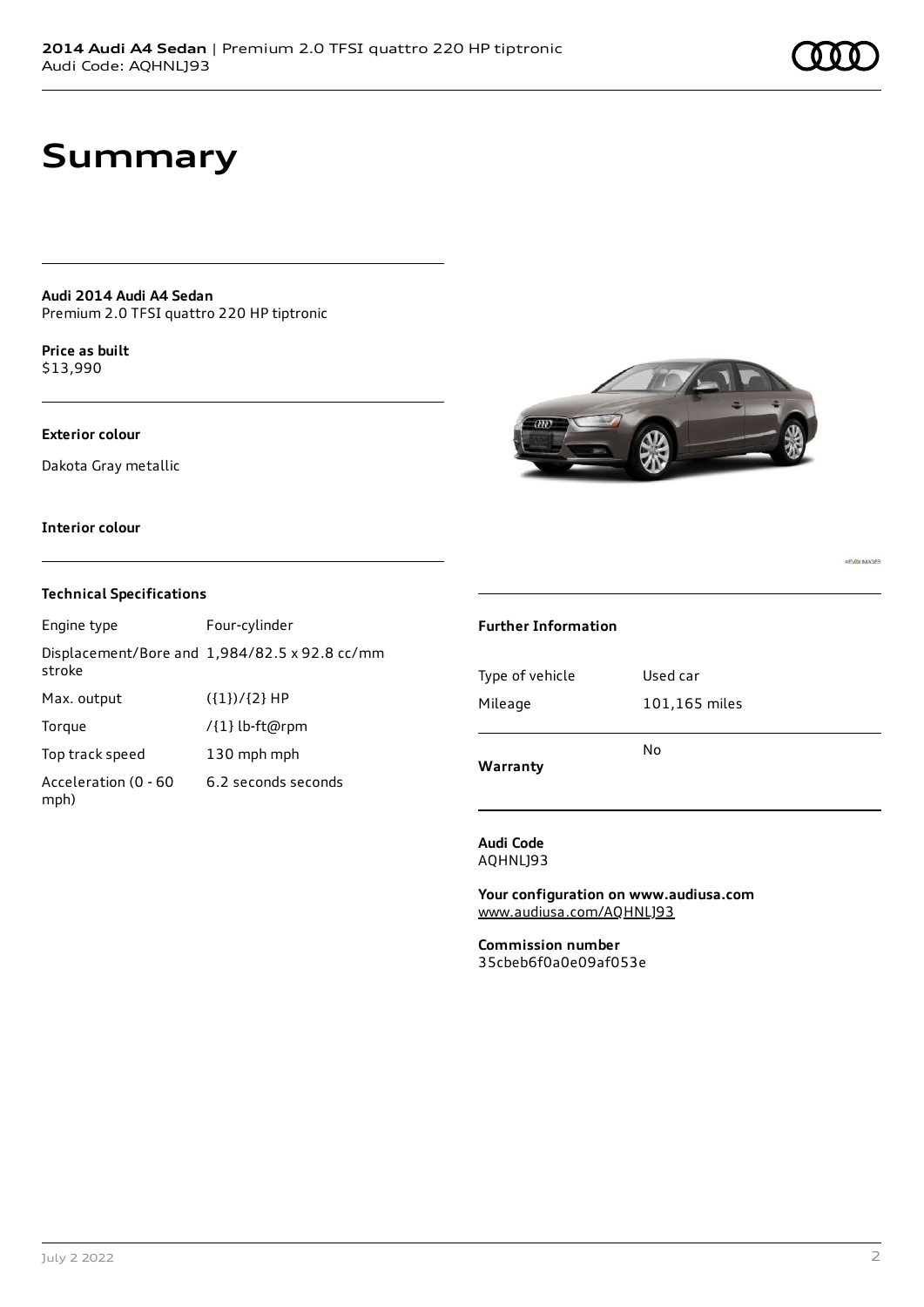|                     | 2014 Audi A4 Sedan   Premium 2.0 TFSI quattro 220 HP tiptronic |  |
|---------------------|----------------------------------------------------------------|--|
| Audi Code: AQHNL]93 |                                                                |  |

# **Equipment**

Dakota Gray metallic

Bi-functional headlight with gas discharge lamp, for driving on the right (US design)

Automatic headlight-range adjustment dynamic (selfadjusting while driving)

All-weather tires 245/40 R 18 93H (NAR)

LED rear lights, USA version

S line logo, exterior

High-gloss package

Alloy wheels 7J x 16 double-spoke style, offset 44.5

Door sill trims with aluminium inlays on the door sills, with S line logo

Folding rear seat back







**(1/2)**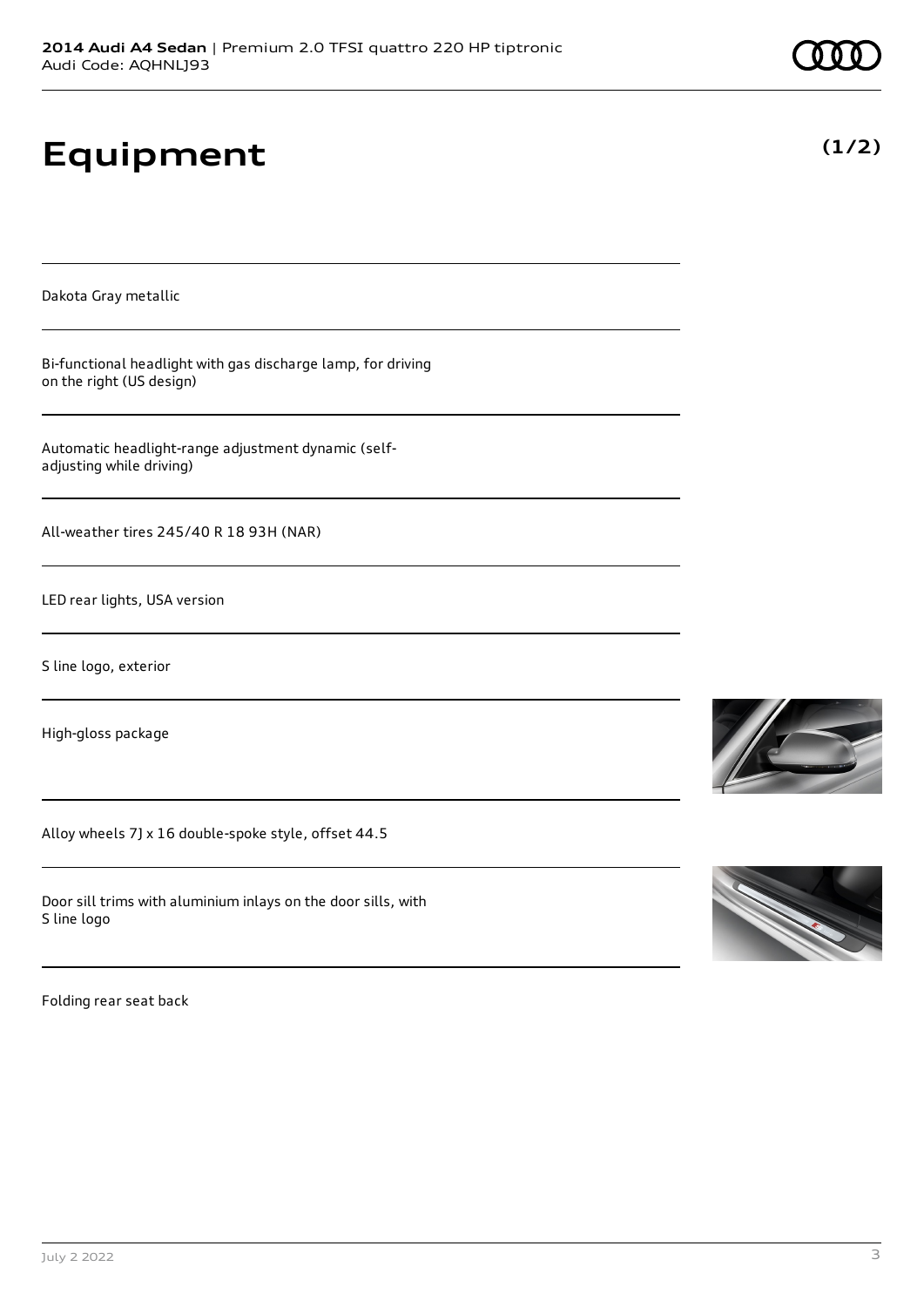## **Equipment**

Heated front seats



**(2/2)**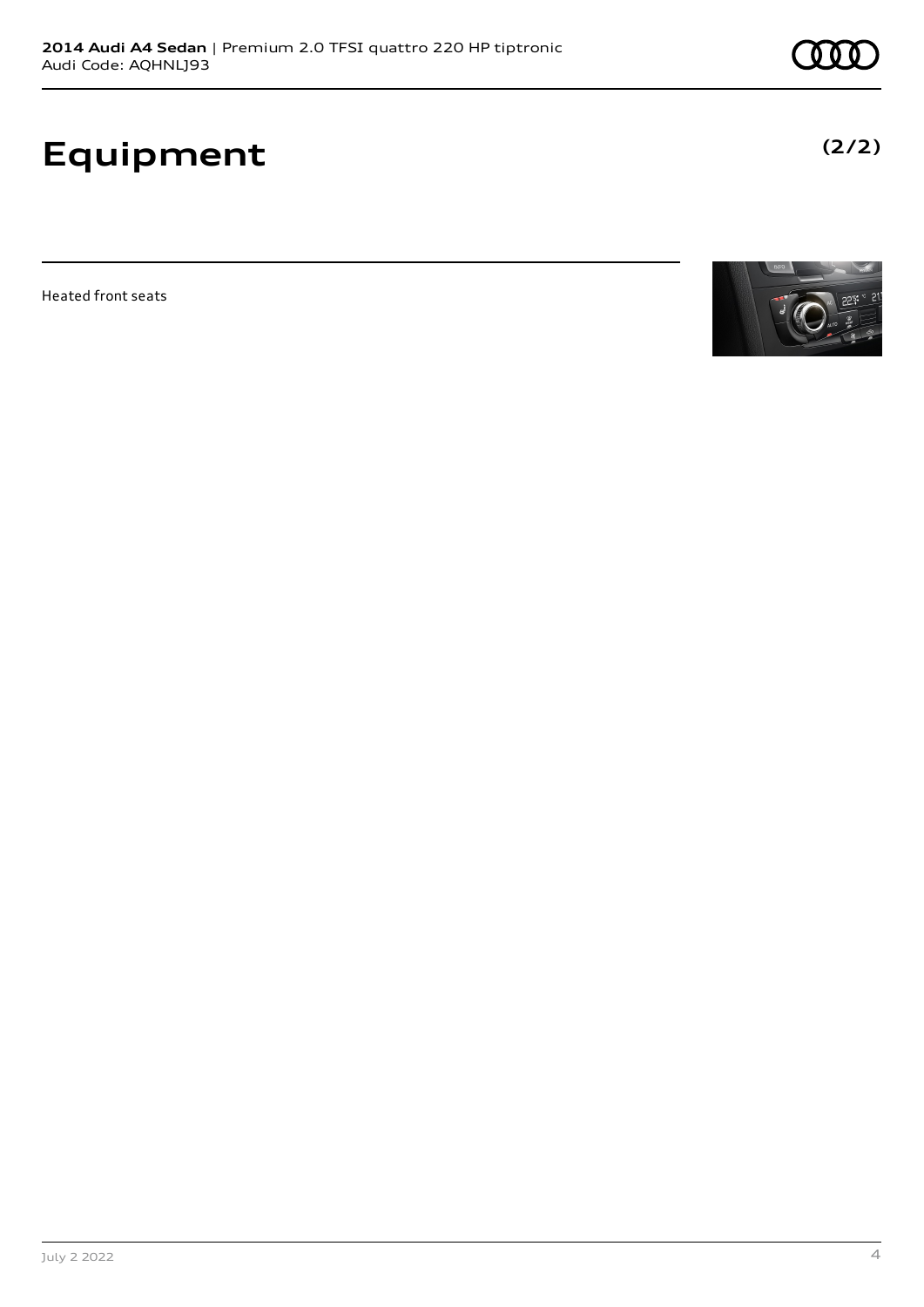## **Standard features**

## **Interior**

| 7F9                                       | Shifter lever                                            |
|-------------------------------------------|----------------------------------------------------------|
| 2ZQ                                       | Leather-covered multifunction steering<br>wheel, 4-spoke |
| 6E3                                       | Front centre armrest                                     |
| 5XF                                       | Sun visors, pivoting                                     |
| 7HA                                       | Cloth interior on doors                                  |
| N1F                                       | Part-leather trim                                        |
| QE1                                       | Storage package                                          |
| 3FE                                       | Sunroof                                                  |
| 6N)                                       | Headlining, cloth                                        |
| 9AK                                       | Dual-zone automatic climate control                      |
| 4L2                                       | Interior mirror                                          |
| QQ1                                       | Lighting package                                         |
| <b>Infotainment and Driver Assistance</b> |                                                          |

| UF7 | Audi music interface                                          |
|-----|---------------------------------------------------------------|
| 9VD | Audi sound system                                             |
| 907 | Driver information system including rest<br>recommendation    |
| 8UQ | Radio "concert" for USA                                       |
| 9ZX | BLUETOOTH wireless technology preparation<br>for mobile phone |

### **Safety and Security**

| 1AT | Electronic stabilisation control (ESC) |
|-----|----------------------------------------|
| UH1 | Electromechanical parking brake        |

8T1 Cruise control with coast, resume and accelerate features

### **Safety and Security**

| VC <sub>2</sub> | Garage Door Opener (HomeLink)                                                     |
|-----------------|-----------------------------------------------------------------------------------|
| QZ7             | Electromechanical power steering                                                  |
| 7K <sub>6</sub> | Tire-pressure monitoring system                                                   |
| 4X3             | Head/thorax side airbags                                                          |
| 8N6             | Light / rain sensor                                                               |
| 412             | Radio remote controlled central locking<br>operated from inside without safe lock |
| 3B7             | ISOFIX child seat mounting and Top Tether<br>anchorage point for outer rear seats |

### **Exterior**

| 0P <sub>0</sub> | Rear exhaust tailpipe (standard)                  |
|-----------------|---------------------------------------------------|
| 6XD             | Heated exterior mirrors                           |
| <b>1S1</b>      | Car jack                                          |
| 1BA             | Deselect sports suspension                        |
| 4KC             | Side and rear windows in heat-insulating<br>glass |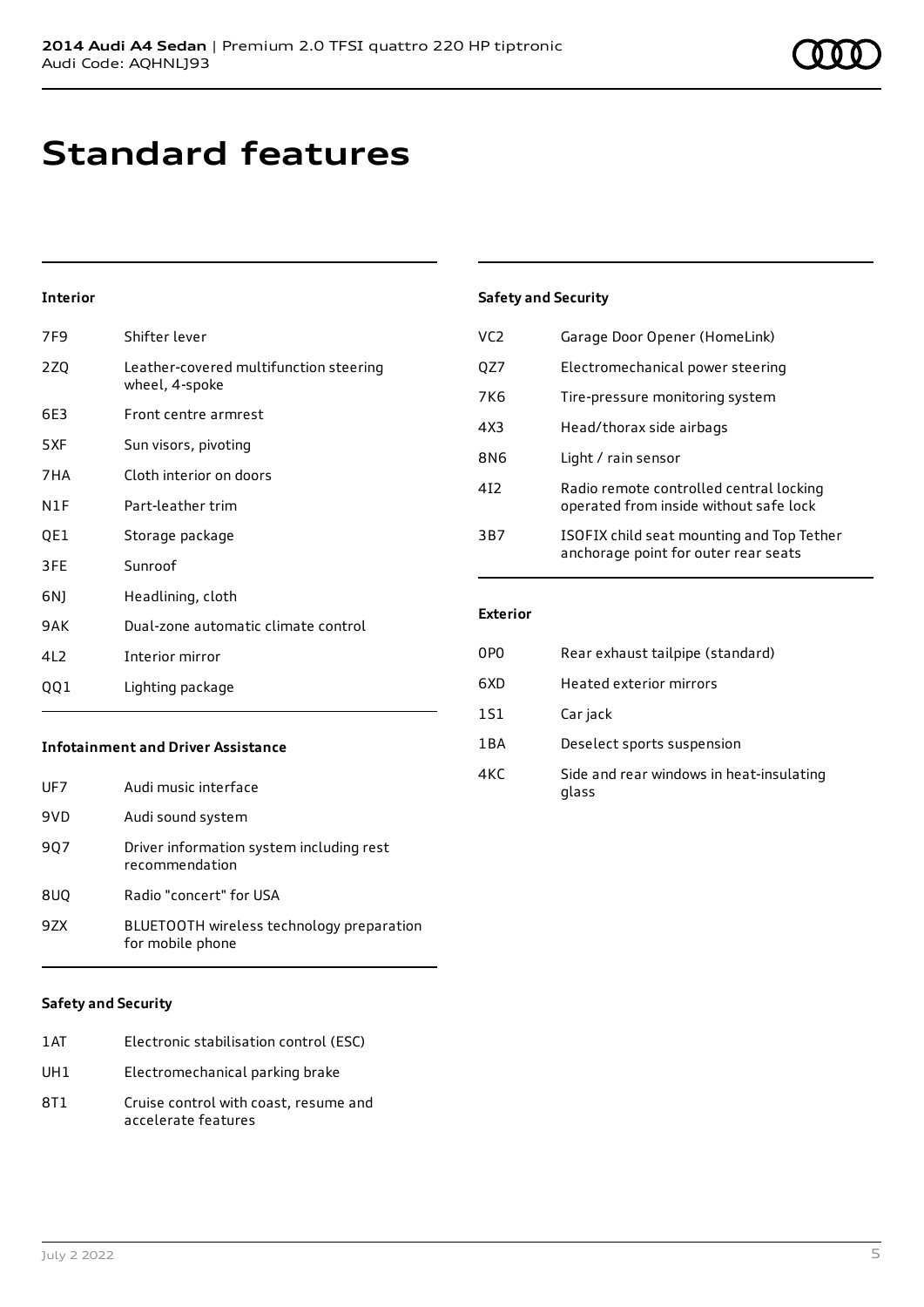## **Dealer remarks**

New timing chain, New Turbo, 3-Step Heated Front Seats, Anodized Aluminum Window Surrounds, Ash Brown Natural Inlays, Audi Xenon Plus Lights w/LED DRLs & Taillights, Automatic Headlamp Leveling, Cold Weather Package, Headlight Washers, S Line Exterior Kit, S Line Style Package, Split-Folding Rear Seatback, Wheels: 8.5J x 18" 10-Arm Dynamic Design. Clean CARFAX.

Dakota Gray Metallic 2014 Audi A4 2.0T Premium quattro quattro 2.0L 4-Cylinder TFSI DOHC 8-Speed Automatic with Tiptronic

20/29 City/Highway MPG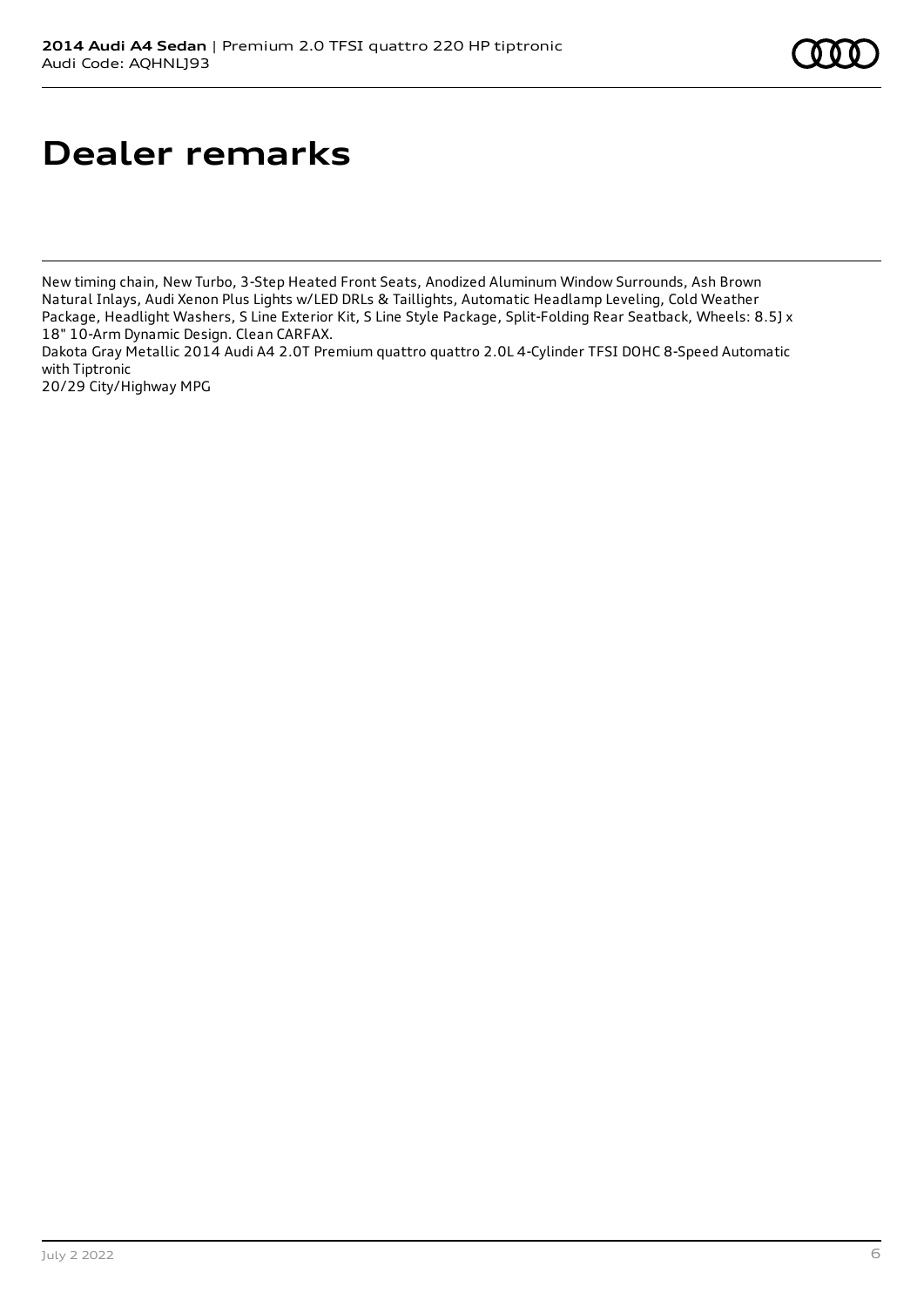## **Technical Specifications**

## **(1/2)**

### **Engineering | Performance**

| Engine type                                 | Four-cylinder                                 |
|---------------------------------------------|-----------------------------------------------|
| Acceleration (0 - 60<br>mph)                | 6.2 seconds seconds                           |
| Max. output                                 | $({1})/{2}$ HP                                |
| Engine block                                | Cast iron                                     |
| Induction/fuel injection Turbocharged/TFSI® |                                               |
| Cylinder head                               | Aluminum alloy                                |
| Max. output ps/hp                           | 220 @ 4,450-6,000 @ rpm                       |
| stroke                                      | Displacement/Bore and 1,984/82.5 x 92.8 cc/mm |
| Top track speed                             | 130 mph mph                                   |
| Torque                                      | /{1} lb-ft@rpm                                |
| Valvetrain                                  | 16-valve DOHC with valvelift<br>system        |

### **Electrical system**

| Alternator | 14 Volts - 150 amp |
|------------|--------------------|
| Battery    | 12 Volts - 80 amp  |

## **Driveline**

| Gear ratios: 8th         | 0.667 |
|--------------------------|-------|
| Gear ratios: 6th         | 1.000 |
| Gear ratios: Final Drive | 2.848 |
| Gear ratios: 7th         | 0.839 |
| Gear ratios: 4th         | 1.667 |
| Gear ratios: 5th         | 1.285 |
| Gear ratios: 2nd         | 3.143 |
| Gear ratios: 3rd         | 2.106 |
| Gear ratios: Reverse     | 3.317 |
| Gear ratios: 1st         | 4 714 |

### **Steering**

| Steering type                              | Electromechanical power steering<br>system |
|--------------------------------------------|--------------------------------------------|
| Turning diameter, curb- 37.7 ft<br>to-curb |                                            |
| Steering ratio                             | 15.9:1                                     |
|                                            |                                            |

### **Suspension**

| Front axle | Five-link front suspension       |
|------------|----------------------------------|
| Rear axle  | Trapezoidal-link rear suspension |

#### **Brake system**

| Front brakes | 12.6 (ventilated disc) in |
|--------------|---------------------------|
| Rear brakes  | 11.8 (solid disc) in      |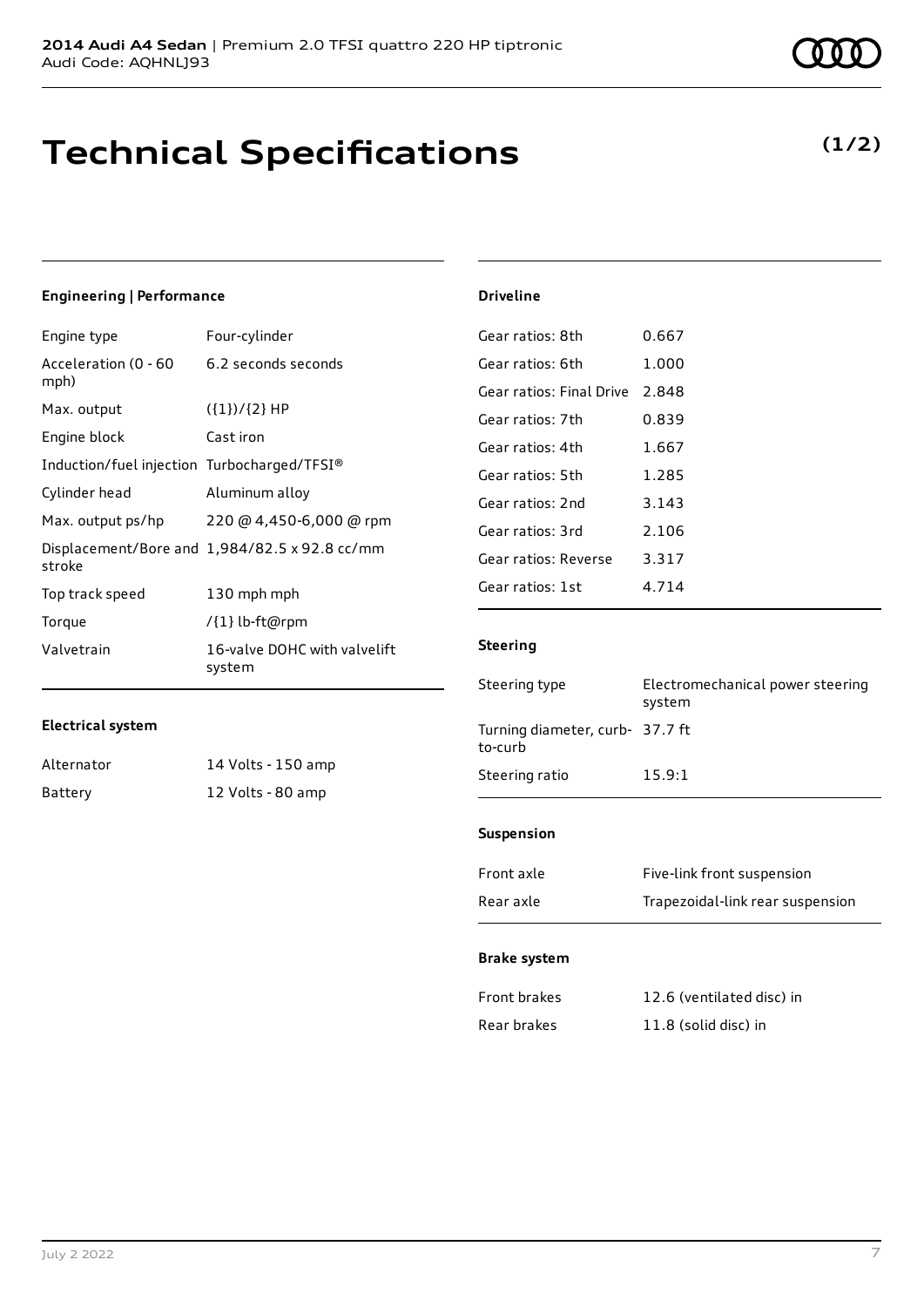## **Technical Specifications**

## **Body**

| Material                      | Fully galvanized steel unibody<br>aluminum hood and multistep anti-<br>corrosion protection |  |
|-------------------------------|---------------------------------------------------------------------------------------------|--|
| <b>Warranty   Maintenance</b> |                                                                                             |  |
| Warranty                      | 4-Year/50,000 mile Audi New                                                                 |  |

## Vehicle Limited Warranty Maintenance 12-Month/5,000 mile (whichever

| occurs first) NO CHARGE first<br>scheduled maintenance |
|--------------------------------------------------------|
|                                                        |

## **Exterior Measurements**

| Height                           | 56.2 in   |
|----------------------------------|-----------|
| Overall width without<br>mirrors | 71.9 in   |
| Length                           | 185.1 in  |
| Wheelbase                        | 110.6 in  |
| Drag coefficient                 | $.31$ Cw  |
| Overall width with<br>mirrors    | $80.3$ in |
| Track rear                       | $61.1$ in |
| <b>Track front</b>               | 61.6 in   |
| Curb weight                      | 3,693 lb  |

| Interior measurements |
|-----------------------|
|                       |

| Seating capacity                          | 5                      |
|-------------------------------------------|------------------------|
| Shoulder room, rear                       | 54.3 in                |
| Head room with front<br>sunroof           | 38.0 in                |
| Leg room, rear                            | 35.2 in                |
| Shoulder room, front                      | 55.5 in                |
| Head room with rear<br>sunroof            | 37.5 in                |
| Head room, rear                           | 37.5 in                |
| Leg room, front                           | $41.3$ in              |
| Head room, front                          | 36.9 in                |
| Cargo volume, rear<br>seatbacks up/folded | 12.4/34.0 cu ft, cu ft |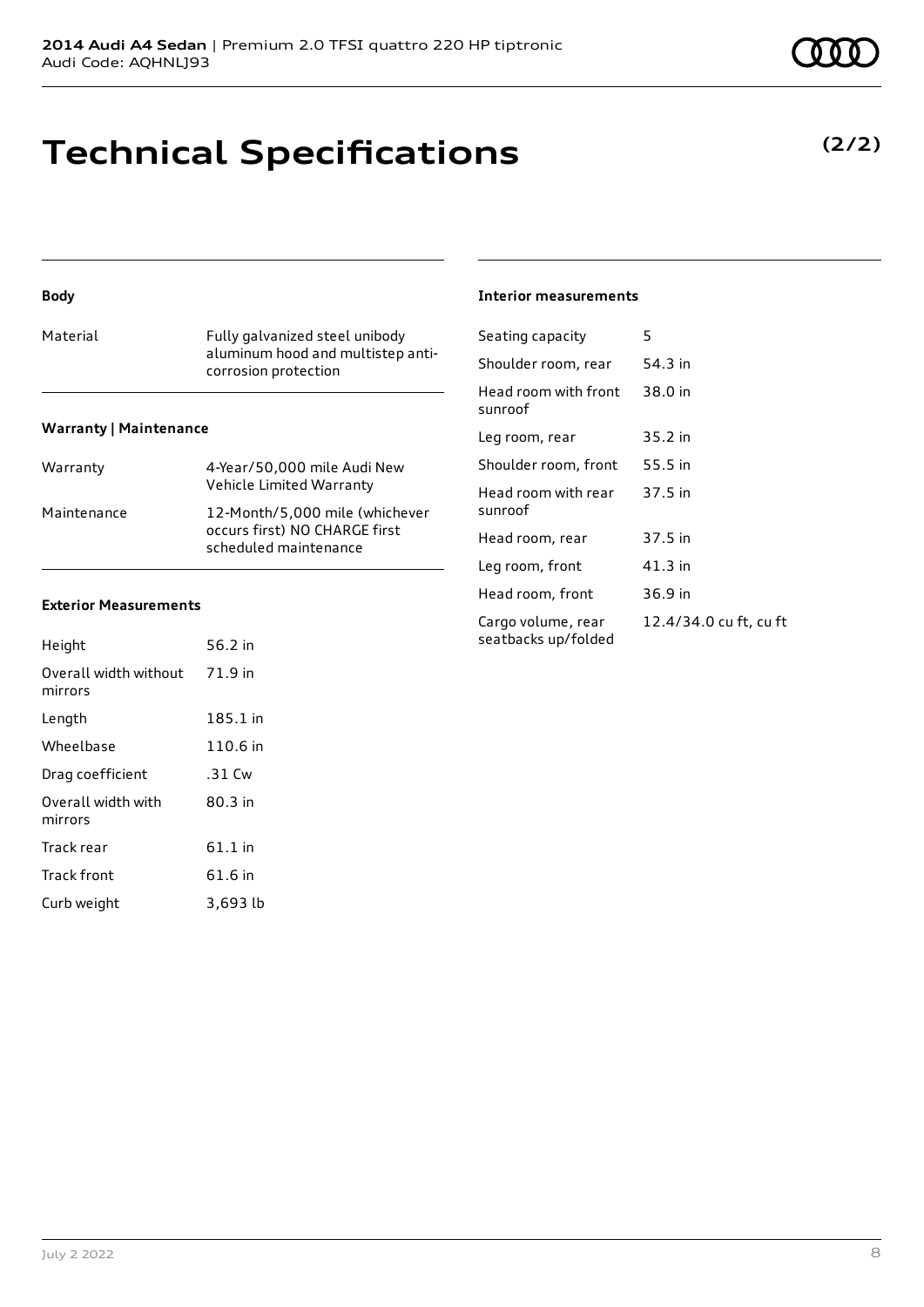## **Consumption- and emission**

**Consumption by NEDC**

combined 24 mpg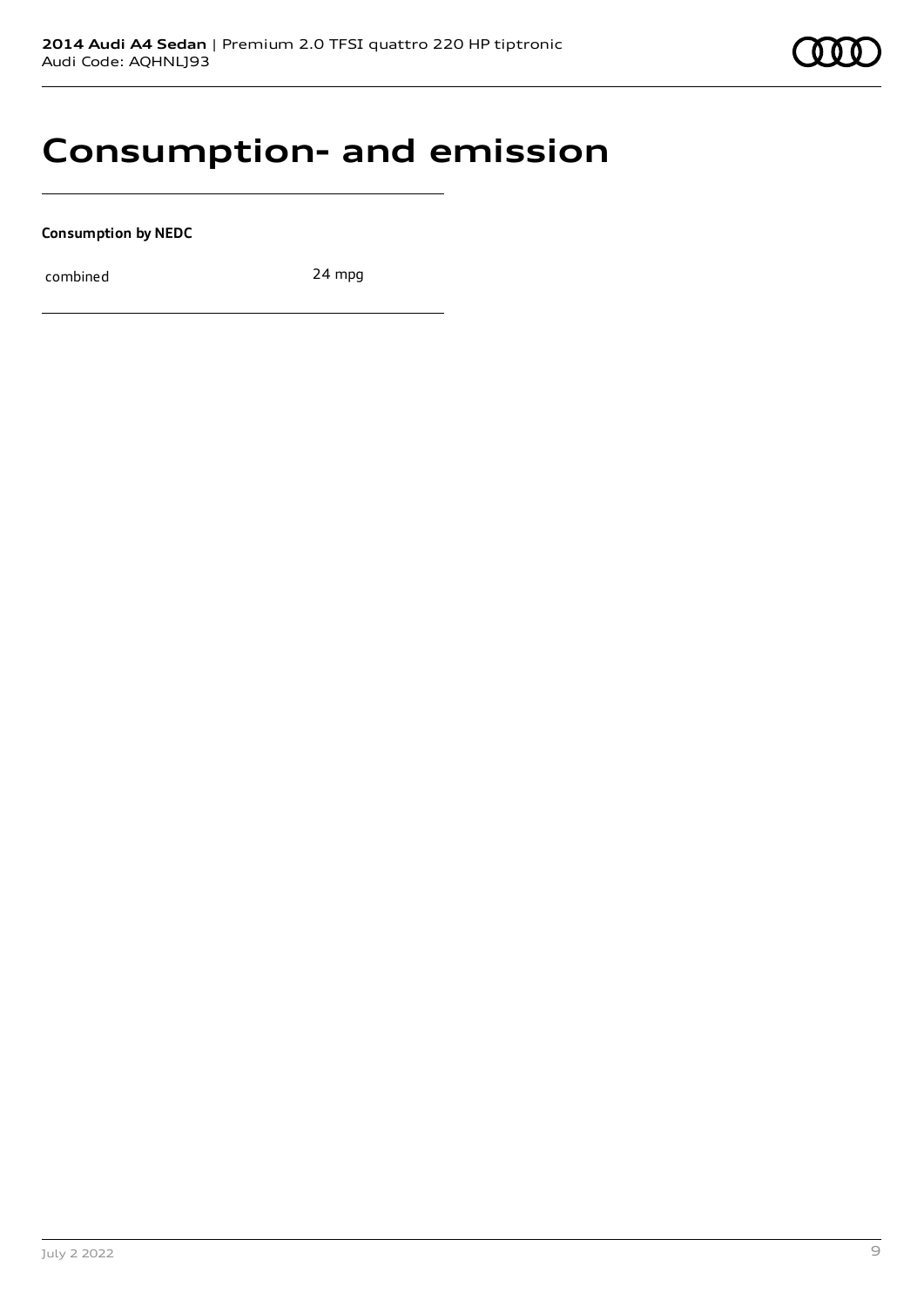## **Contact**

Dealer **Audi Wyoming Valley**

1470 Highway 315 Blvd Ste 3 18702 Wilkes Barre PA

Phone: 5707146550 FAX: 5707186234

www: [https://www.audiwyomingvalley.com](https://www.audiwyomingvalley.com/)